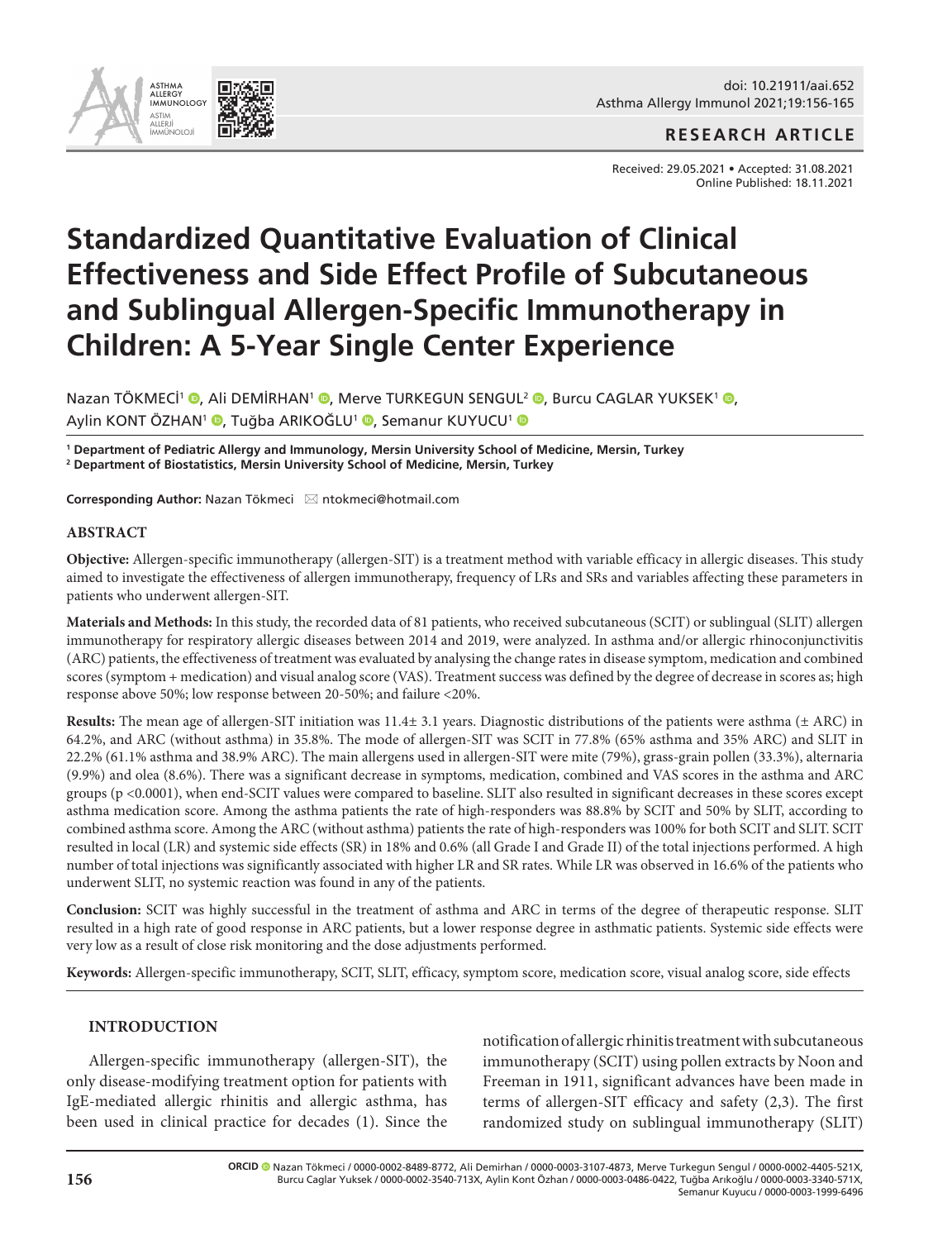was conducted by Scadding in 1986 (4). Placebo-controlled studies performed with allergen-SIT in the following years led to the emergence of scientific evidence for both allergic rhinitis/rhinoconjunctivitis (AR/ARC) and asthma to improve symptoms and reduce drug use (5, 6).

Side effects can be seen with both SCIT and SLIT treatment. Although the benefits of SCIT treatment are very clear, the occurrence of local and especially systemic side effects limit its use. Side effects that occur with SCIT range from local reactions (LRs) to severe systemic reactions (SRs) such as anaphylaxis and are classified with a grading system by the American Academy of Allergy, Asthma and Immunology (AAAAI) (7). Studies have shown that LRs are common in SLIT treatment, and these side effects are often in the form of local itching and edema in the oral cavity and throat that can last for weeks (8). Increasing knowledge about the efficacy and side effects of SCIT and SLIT treatments will enable us to use it in the right indications in patients with asthma and ARC in allergy practice, and to predict the risk of side effects, especially systemic side effects that limit the use of SIT, making, our risk management will be more effective.

In this study, we aimed to evaluate the efficacy of SCIT and SLIT treatments in patients with asthma and ARC with standardized qualitative scoring systems and lung function indices, and also to reveal the side effect profiles.

## **MATERIAL and METHODS**

## **Patient Population**

In this study, the recorded data including demographic and clinical characteristics, lung function and laboratory tests of 81 patients who had undergone SCIT (Allergopharma [Germany], ALK-Abello [Spain] and Stallergens [France] standardized allergen extracts) and SLIT (Stallergens [France]) due to asthma and/or ARC between 2014-2019 were analyzed. Allergen-SIT was performed in the patients diagnosed with mild-moderate asthma and moderate-severe ARC. Although SLIT was the preferred method in monosensitized ARC (without asthma) patients and SCIT in polysensitized asthmatic patients, the choice of SCIT or SLIT treatment was made by considering patient compliance and the family's request in most cases. Immunotherapy initiation age and duration, type, allergen content and number, adjuvant content, number of injections, and local and systemic side effect parameters were also evaluated. Recorded symptom and

medication scores and visual analog scale (VAS) values of the patients before, and at the middle and end of allergen-SIT were calculated.

#### **Scoring Methods**

A clinical scoring method (9) and VAS scoring method (10) were used for the quantitative evaluation of clinical improvements.

**Allergic Rhinoconjunctivitis (ARC) Symptom Score;** Allergic nasal symptoms were evaluated over four clinical symptoms: nasal obstruction, nasal itching, sneezing and nasal discharge. Allergic conjunctival symptoms were evaluated on the basis of two clinical symptoms as watery eyes and itching/redness.

**Asthma Symptom Score;** was evaluated on four clinical symptoms: cough, shortness of breath, wheezing, and chest tightness.

A four-point grading of symptom scores was made and for each symptom, as  $0 = no$  symptoms,  $1 = mid$  symptoms,  $2 =$  moderate symptoms, and  $3 =$  severe symptoms.

**Drug Score;** Drug scores were calculated by evaluating the drugs used by the patients to control their symptoms: oral, ocular or intranasal antihistamines were scored as 1 point inhaled beta 2 agonist bronchodilators when needed as 1 point, intranasal corticosteroids as 2 points, inhaled corticosteroids as 2 points, and oral corticosteroids as 3 points. The highest score received by the patient was calculated as the drug score.

**Combined Score;** This was calculated by taking the mean of the sum of the symptoms and medication scores.

**Visual Analog Score**; 0 points were graded as no symptoms, 100 points as severe symptoms. The patients were asked to score the severity of their allergic symptoms between 0 and 100, and VAS scores were calculated.

Baseline, mid-treatment and end-treatment symptom scores, drug scores, combined scores and visual analog scores of the patients were calculated and the changes in scores over the years were compared statistically.

**Treatment Response Definition;** Patients with a combined score reduction rate over 50% were defined as high response; between 20-50% as low response; and <20% as failure (11).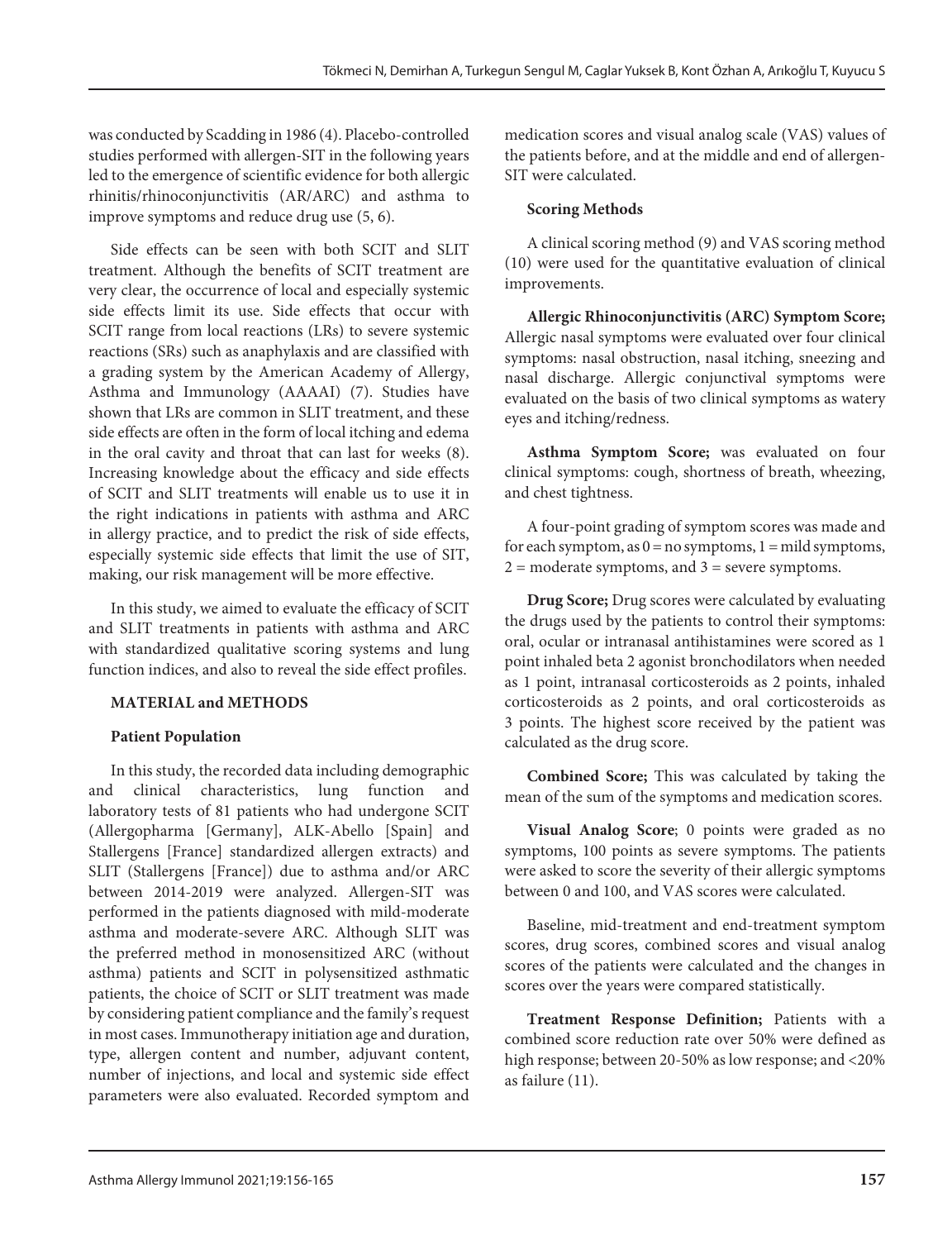#### **Laboratory Follow-Ups**

In order to evaluate the effectiveness of treatment in patients diagnosed with asthma and/or ARC and who completed their treatment, post-treatment values of total IgE, peripheral eosinophil count, spirometric parameters including forced expiratory volume in 1 s (FEV)%, forced vital capacity (FVC), the ratio FEV1/FVC, peak expiratory flow (PEF)%, maximum mid-expiratory flow (MMEF)%, the presence of FEV1 reversibility ( $\geq 12\%$  or  $\geq 200$  ml after 200-400 mcg salbutamol inhalation), the presence of MMEF reversibility (> 30% after 200-400 mcg salbutamol inhalation), and PC20 (the concentration of methacholine that causes a 20% decrease in FEV1) values in methacholine provocation tests were compared to the baseline.

#### **Evaluation of Side Effects**

Side effects in patients with allergen-SIT were classified as LRs and SRs. The reactions occurring within the first 30 minutes were evaluated as early reactions, and the reactions occurring after 30 minutes as late reactions (12). LRs were defined as pruritus, edema and/or erythema at the injection site for SCIT application (12) and local itching and swelling of the mouth, lips and tongue, irritation in the throat, nausea, abdominal pain, vomiting, diarrhea, and uvula edema in patients who underwent SLIT (13). SRs were classified according to the Rating System of The World Allergy Organization (WAO) (7); Grade I: Reactions localised in a single organ including the skin (as pruritus, urticaria flushing or mild angioedema), upper respiratory tract (rhinitis, throat clearing or cough) or conjunctivisa, Grade II: Signs of more than one organ system present or lower respiratory symptoms (as asthma [eg, less than 40% PEF or FEV1 drop, responding to an inhaled bronchodilator]) or gastrointestinal symptoms (abdominal cramps, vomiting or diarrhea) , Grade III: Lower respiratory symptoms (as asthma [eg, 40%, PEF or FEV1 drop NOT responding to an inhaled bronchodilator]) or upper respiratory symptoms (laryngeal uvula, or tongue edema with or without stridor), Grade IV: Severe lower or upper respiratory symptoms the presence of respiratory failure) or cardiovascular symptoms (hypotension with or without loss of consciousness), Grade V: Death.

Consent forms were signed by all patients before initiating SIT. The study was approved by the Clinical Research Ethics Committee of Mersin University (date: 24.06.2020, number: 2020 /438

#### **Statistical Method**

STATISTICA version 13.5.0.17 was used for statistical analysis of the data. The normal distribution assumption was checked with the Shapiro-Wilk test. Categorical variables are summarized with number (n) and percentage (%) values, continuous variables that satisfy the normal distribution condition are summarized with mean ± standard deviation, minimum and maximum, and those that do not satisfy the normal distribution are summarized with median,  $25<sup>th</sup>$  and  $75<sup>th</sup>$  quartile values. Chi-square test or Fisher's exact test was used to investigate the relationships between categorical variables. The mean values of the two groups were compared with the Student-t test and the medians with the Mann Whitney U test. The Friedman test was used to compare symptom, medication and VAS measurements before, during, and after allergen-SIT. Wilcoxon and Paired T-tests were used to compare total IgE, peripheral eosinophil count, spirometric indices and PC20 values before and after allergen-SIT. Multivariate logistic regression analysis (MLR) was performed to determine risk factors that are significant on side effects and treatment efficiency. Variables with p<0.25 according to the univariate test results were included in the MLR model as possible risk factors. Odds ratios and 95% confidence intervals of odds ratios were calculated. Statistical significance level (p) was taken as <0.05 for all comparisons.

#### **RESULTS**

Eighty-one patients with respiratory allergies who underwent allergen-SIT treatment between 2014 and 2019 were evaluated. Forty-six (56.8%) of the patients were male. The mean age at diagnosis of relevant allergic disease was  $8.9 \pm 3.6$  years and the mean age of onset of allergen-SIT was found to be  $11.4 \pm 3.1$  years. The diagnostic distribution of the patients was asthma  $(±$  ARC) in 64.2%, and only ARC (without asthma) in 35.8%. Among asthmatic patients 92.3% had accompanying ARC. The median duration of allergen-SIT application was found to be 3.7 (2.1-4.6) years.

The mode of allergen-SIT was SCIT in 77.8% and SLIT in 22.2% of the patients. The number of allergens given to the patients during allergen-SIT was one allergen in 58%, two allergens in 13.6%, and three or more allergens in 28.4%. The distribution of allergens in SIT content was mainly mite 79%, grass-grain pollen 33.3%, alternaria 9.9%, and olea 8.6%. The adjuvant content in SCIT was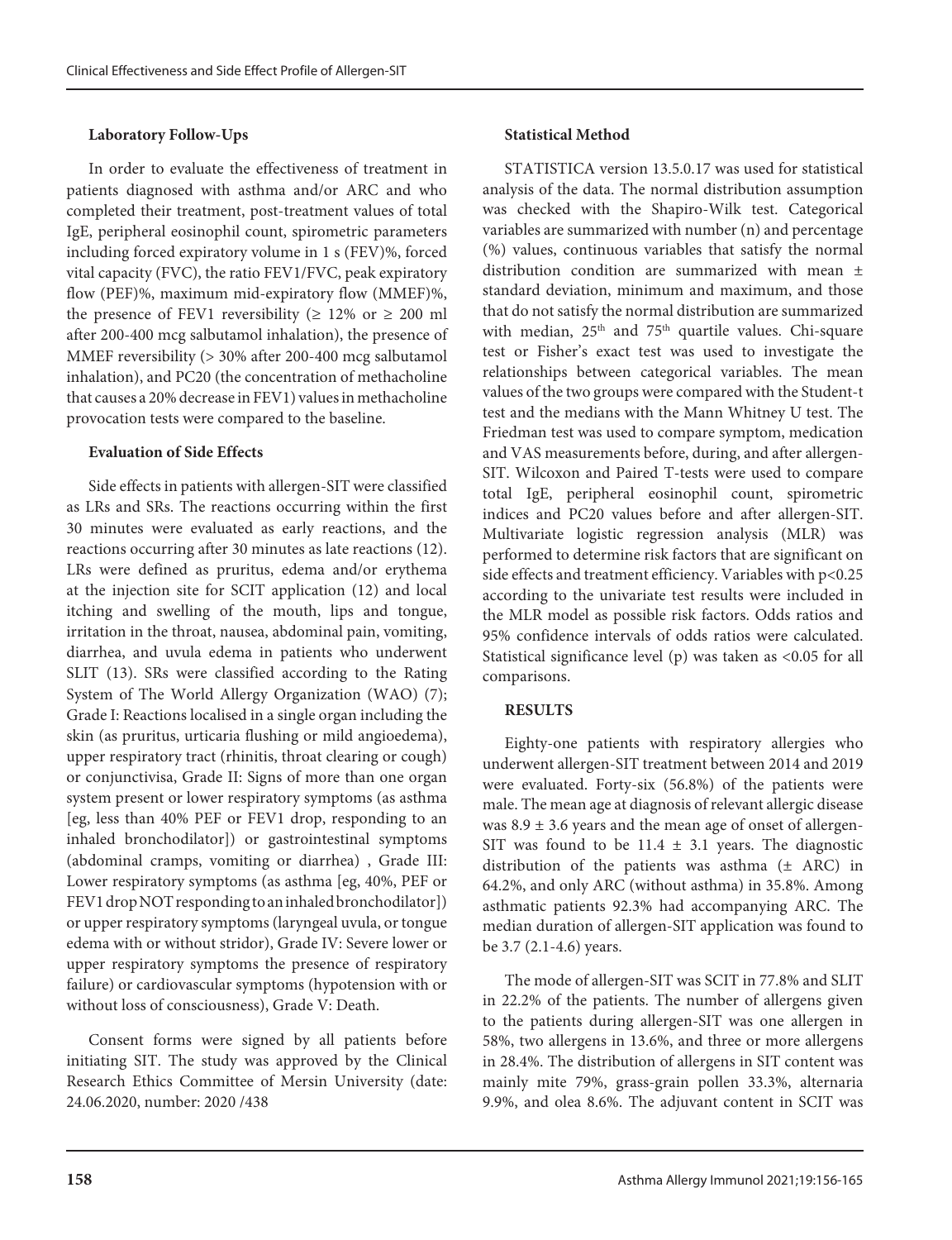aluminum hydroxide in 69.8% and calcium phosphate in 30.2% of the patients (Table I).

In SCIT sessions, 69.8% (n=44) of the patients received one injection and 30.2% (n=19) had two injections. A total of 4567 injections were applied and LRs emerged in 18%  $(n=823)$ , and SRs in 0.6%  $(n=28)$  of the total injections (Table II). While 36.2% (n=308) of all side effects (LRs and SRs) were observed in the build-up phase, 63.8% (n=543) were observed in the maintenance phase of the treatment.

|  | Table I: Clinical and treatment characteristics of SIT patients. |
|--|------------------------------------------------------------------|
|--|------------------------------------------------------------------|

| Gender, male, n (%)                                                                                       | 46(56.8)                                             |
|-----------------------------------------------------------------------------------------------------------|------------------------------------------------------|
| Age at diagnosis (year) (mean±SD)                                                                         | $8.9 \pm 3.6$                                        |
| Duration of pre-SIT follow-up (years)<br>median $(Q, -Q)$                                                 | $2.2(0.7-4.1)$                                       |
| Allergen-SIT initiation age (years)<br>$(Mean \pm SD)$                                                    | $11.4 \pm 3.1$                                       |
| Duration of allergen-SIT (years) Median<br>$(Q_1 - Q_2)$                                                  | $3.7(2.1 - 4.6)$                                     |
| Underlying disease indicated for allergen-<br>SIT, $n$ $(\%)$<br>ARC without asthma<br>Asthma ±ARC        | 29(35.8)<br>52 (64.2)                                |
| Accompanying other allergic disease, n (%)<br>Food allergy<br>Atopic dermatitis                           | 3(3.7)<br>9(11.1)                                    |
| Peripheral eosinophil count (/mm <sup>3</sup> ) Median<br>$(Q_1 - Q_3)$                                   | 355 (210-610)                                        |
| Serum total IgE (IU/L) Median $(Q_1-Q_2)$                                                                 | 549 (157-1045)                                       |
| Mode of allergen-SIT, n (%)<br><b>SCIT</b><br><b>SLIT</b>                                                 | 63 (77.8)<br>18 (22.2)                               |
| Number of allergens included in SIT, n (%)<br>Single allergen<br>Two allergens<br>Three or more allergens | 47(58.0)<br>11(13.6)<br>23 (28.4)                    |
| SIT allergen content, n (%)<br>Mite<br>Grass-grain mixture<br>Alternaria<br>Olea<br>Weed                  | 64 (79.0)<br>27 (33.3)<br>8(9.9)<br>7(8.6)<br>3(3.7) |
| Allergen-SIT adjuvant ingredient, n (%)<br>Aluminium hydroxide<br>Calcium phosphate                       | 44 (69.8)<br>19 (30.2)                               |

**ARC:** Allergic rhinoconjunctivitis, **SPT:** Skin prick test, **Allergen-SIT:** Allergen-specific immunotherapy, **SCIT:** Subcutaneous IT, **SLIT:** Sublingual IT.

Distribution of the side effects according to chronology revealed that 71.4% (n=608) of LRs and 1.5% (n=13) of SRs were early onset reactions. The distribution of SRs according to grades showed that all were Grade I or Grade 2 reactions. (Table II). SLIT resulted in LRs in 16.6% (n=3) of the patients, no SRs was observed. The patients who underwent SCIT were evaluated in terms of parameters affecting the occurrence of LR and SR. The effects of gender, diagnostic category, age of diagnosis, age of onset of allergen-SIT, number and type of allergens included in allergen-SIT, allergen-SIT adjuvant content, total number of given injections, and number of injections applied in each session on side effect development were investigated by regression analysis. In multivariate logistic regression analysis (MLR), only the total number of injections was found to increase the risk of LR (p=0.01, OR: 1.03, 95% Cl: 1.01-1.05) and SR (p=0.04, OR: 1.01, 95% Cl: 1.01-1.03).

Laboratory parameters and spirometric indices of SCIT and SLIT patients were compared at the beginning and end of the treatment. A decrease in mean values of peripheral eosinophil count (p=0.024), and increase in mean values of MMEF% (p=0.021) were found to be statistically significant while serum total IgE, FEV1%, FEV1/ FVC, PEF, FEV1 reversibility, MMEF reversibility and methacoline PC20 values did not show any significant change (p>0.05) in the SCIT patients. In the SLIT group, only PEF (p=0.006), increased significantly, while there were no significant differences in the other spirometric and other laboratory indices (data not shown).

#### **Table II: Side effect profile of SCIT injections.**

|                                          | <b>Local reactions</b> | <b>Systemic reactions</b> |
|------------------------------------------|------------------------|---------------------------|
| Total number of<br>injections $(n=4567)$ | 823                    | 28                        |
|                                          |                        | Grade 1: 9                |
|                                          |                        | Grade 2: 19               |
|                                          |                        | Grade3:0                  |
|                                          |                        | Grade 4:0                 |
|                                          |                        | Grade 5:0                 |
| Build-up phase<br>reactions              | 302<br>Early: 200      | 6<br>Early: 4             |
|                                          | Late: 102              | Late: $2$                 |
| Maintenance phase                        | 521                    | 22.                       |
| reactions                                | Early: $408$           | Early: 9                  |
|                                          | Late: 113              | Late: $13$                |

**SCIT:** Subcutaneous immunotherapy.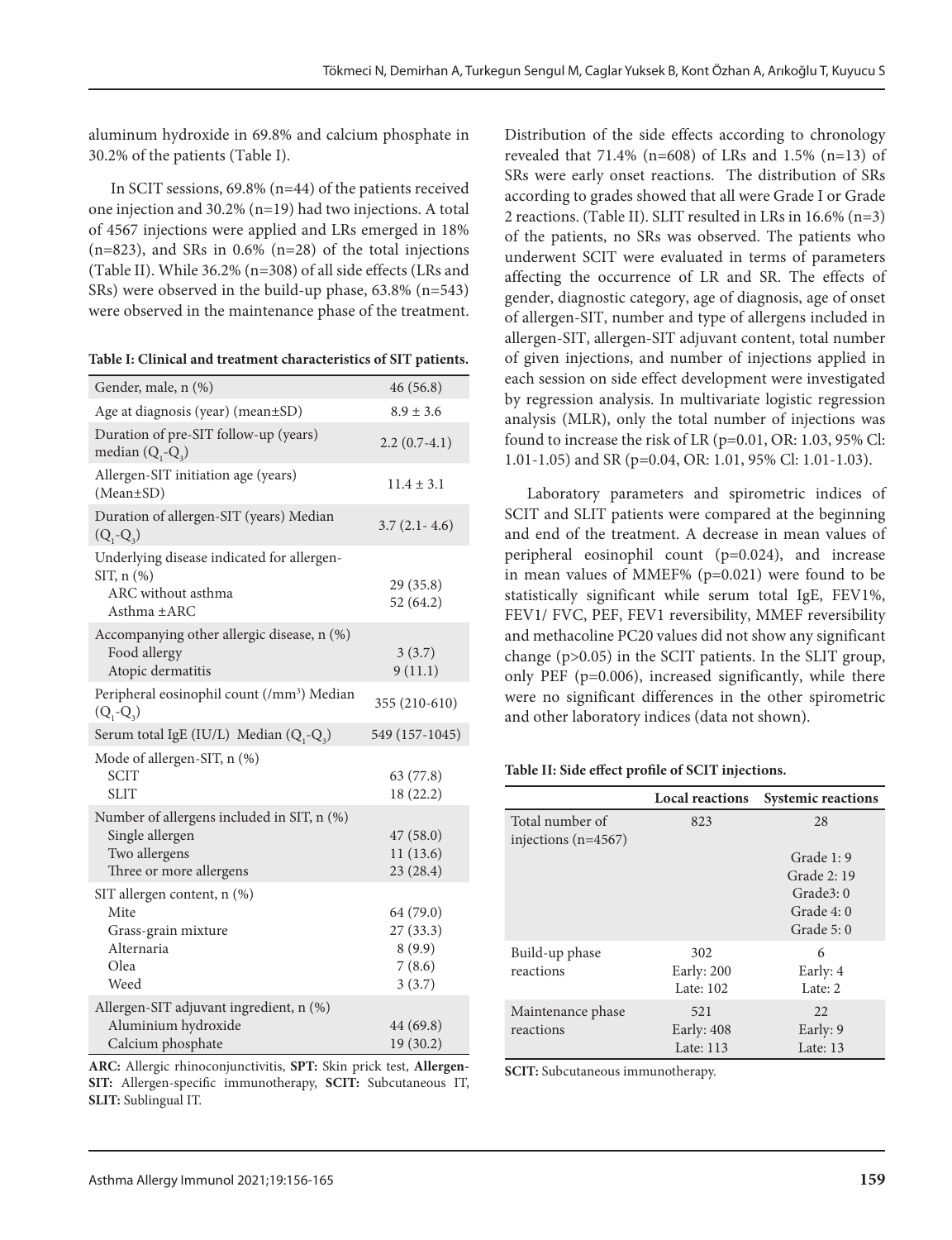In order to evaluate the efficacy of the allergen-SIT treatment the symptom scores (SS), medication scores (MS), combined symptom scores (CS), and VAS scores of each patient at baseline, mid-treatment and end treatment were calculated and compared. When the SCIT patients were evaluated, there was a statistically significant (p <0.0001) improvement trend in all of these scores for both asthma and ARC patients (Table III). The most significant ( $p < 0.0001$ ) decreases were denoted for the symptom, medication, combined and VAS scores in ARC patients, and symptom, combined and VAS scores for asthma patients, when baseline and end-SCIT values were

|  |  |  | Table III: The efficacy of SCIT according to scoring systems. |
|--|--|--|---------------------------------------------------------------|
|--|--|--|---------------------------------------------------------------|

compared. Separate evaluation of SLIT patients revealed that there was a significant decrease in the ARC symptom, medication, combined and VAS scores. Asthma symptom, combined and VAS scores also showed a significant decrease in asthmatic patients ( $p$  <0.05), but the asthma medication scores were not significantly different (p>0.05) (Table IV).

Among the patients with asthma  $(\pm$  ARC) who underwent SCIT, the response to treatment was defined as high in 88.8%, low in 5.6%, and failure in 5.6%, according to combined asthma scores and high in 85.2% low in 7.4%, and failure in 7.4% according to the ARC combined scores.

|                         | <b>Baseline</b><br>Median $(Q1-Q3)$ | 2-3 years at SCIT<br>(mid-SCIT) Median (Q1-Q3) | After completion of SCIT<br>(end-SCIT) Median (Q1-Q3) | $p$ value* |
|-------------------------|-------------------------------------|------------------------------------------------|-------------------------------------------------------|------------|
| ARC symptom score       | $2.14(1.85-2.57)$                   | $1.14(1.14-1.85)$                              | $0.28(0.00 - 0.75)$                                   | < 0.0001   |
| ARC medication score    | $2.00(2.00-2.00)$                   | $1.00(1.00-1.00)$                              | $0.00(0.00-0.00)$                                     | < 0.001    |
| ARC combined score      | $2.07(1.92 - 2.42)$                 | $1.07(1.00-1.50)$                              | $0.15(0.00-0.57)$                                     | < 0.0001   |
| ARC VAS                 | 420 (360-460)                       | 210 (120-240)                                  | $40(0.00-120)$                                        | < 0.0001   |
| Asthma symptom score    | $2.75(1.43-3.00)$                   | $1.37(0.37-2.00)$                              | $0(0.00-0.81)$                                        | < 0.0001   |
| Asthma medication score | $1.50(1.00-2.00)$                   | $1.00(0.00-1.00)$                              | $0.00(0.00-1.00)$                                     | < 0.0001   |
| Asthma combined score   | $2.00(1.59-2.50)$                   | $1.00(0.37-1.75)$                              | $0.00(0.00-0.90)$                                     | < 0.001    |
| Asthma VAS              | 320 (240-327)                       | $100(35-240)$                                  | $0.00(0.00-70.0)$                                     | < 0.0001   |

\*p value denotes the significance of change trend in median scores from baseline to mid- and end-SCIT. All scores at different time points showed a statistical significant ( $p < 0.05$ ) decrease. The most significant ( $p < 0.0001$ ) decreases were denoted for the following comparisons: ARC SSs at baseline-end; ARC MSs at baseline-end; ARC CSs at baseline-end; ARC VAS at baseline-end; baseline-mid, mid-end, Asthma SSs at baseline-end; Asthma MSs at baseline-end; Asthma CSs at baseline-end; Asthma VAS at baseline-end, **SCIT:** Subcutaneous immunotherapy, **ARC:** Allergic rhinoconjunctivitis, **VAS:** Visual analog score, **CS:** Combined score, **SS:** Symptom score, **MS:** Medication score.

#### **Table IV: The efficacy of SLIT according to scoring systems.**

|                         | <b>Baseline</b><br>median $(Q1-Q3)$ | 2-3 years at SLIT<br>$(mid-SLIT)$ median $(Q1-Q3)$ | After completion of SLIT<br>(end-SLIT) median (Q1-Q3) | $p$ value* |
|-------------------------|-------------------------------------|----------------------------------------------------|-------------------------------------------------------|------------|
| ARC symptom score       | $2.00(1.78-2.50)$                   | $0.85(0.63-1.71)$                                  | $0.29(0.28-0.57)$                                     | 0.015      |
| ARC medication score    | $2.00(1.50-2.00)$                   | $2.00(0.50-2.00)$                                  | $0.00(0.00-1.00)$                                     | 0.037      |
| ARC combined score      | $2.00(1.64-2.25)$                   | $1.85(1.17-3.92)$                                  | $0.15(0.15-0.78)$                                     | 0.015      |
| ARC VAS                 | 420 (360-460)                       | $160(115-280)$                                     | $40(3.50-50.0)$                                       | 0.007      |
| Asthma symptom score    | $2.25(2.00-2.50)$                   | $1.25(1.00-1.50)$                                  | $0.50(0.31-0.87)$                                     | 0.018      |
| Asthma medication score | $2.00(1.25-2.00)$                   | $1.50(1.00-2.00)$                                  | $1.00(0.00-2.00)$                                     | 0.156      |
| Asthma combined score   | $2.00(1.81 - 2.18)$                 | $1.37(1.06-1.68)$                                  | $0.68(0.25-1.40)$                                     | 0.018      |
| Asthma VAS              | 265 (225-312)                       | $90(45-150)$                                       | $25(6.50-52.5)$                                       | 0.018      |

\*p value denotes the significance of change trend in median scores from baseline to mid- and end-SLIT. All scores at baseline and end time points showed a statistical significant (p< 0.05) decrease except asthma MSs. The most significant (p≤ 0.005) decreases were denoted for the following comparisons: ARC SS, MS, CS, VAS at baseline-end; Asthma SS, CS, VAS at baseline-end. The comparisons between baseline and mid scores were not significant. **SLIT:** Sublinguinal immunotherapy, **ARC:** Allergic rhinoconjunctivitis, **VAS:** Visual analog score, **CS:** Combined score, **SS:** Symptom score, **MS:** Medication score.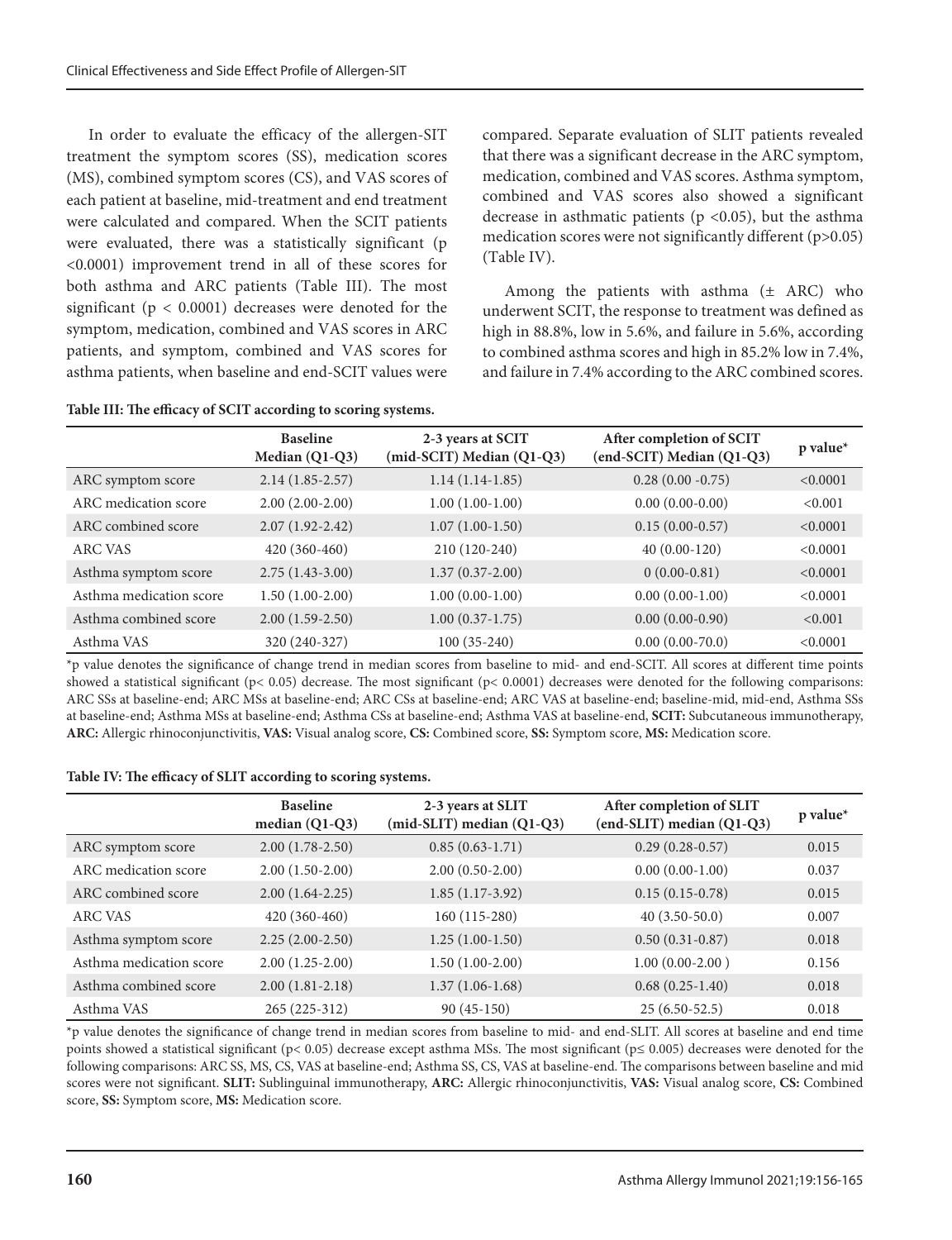Among the patients with asthma  $(\pm$  ARC) who underwent SLIT, the response to treatment was defined as high in 50% and low in 50% according to combined asthma scores, and high in 80% and low in 20% according to the ARC combined scores. The rate of asthma high responders was not significantly different from that of low responders.

Among the patients with ARC who underwent either SCIT or SLIT all of them showed a high degree of response to treatment, according to the combined ARC scores.

The clinical and laboratory parameters that result in high treatment response (a decrease above 50% in combined asthma and ARC scores) to SIT were searched for by regression analysis. For asthma  $(\pm$  ARC) patients gender, age at diagnosis, SPT edema diameter, total IgE, peripheral eosinophil count, spirometric values, FEV1 and MMEF reversibility, PC20 value, asthma and ARC scores, number of aeroallergen sensitivity before allergen-SIT, allergen-SIT type, SIT allergen number and content, allergen-SIT adjuvant, allergen-SIT injection number, and local and systemic side effects were included in the analysis. The results revealed that patients with higher baseline scores before allergen-SIT and who were given more injections showed a significantly increased rate of high treatment response. Multivariate logistic regression analysis could not reveal any statistically significant independent variable.

## **DISCUSSION**

Allergen-SIT is an effective treatment method aiming for controlled administration of the sensitized allergen in increasing doses in order to develop immune and clinical tolerance (14). In the present study, the effectiveness of allergen immunotherapy, frequency of LRs and SRs and the variables affecting these parameters were investigated in all patients who underwent allergen-SIT during a 5-year period. Our results showed that SCIT was highly successful in the treatment of asthma and ARC in terms of the rate of therapeutic response. Although SLIT resulted in a high rate of good response in ARC patients, the response rate was lower in asthmatic patients. Systemic side effects were very low as a result of close risk monitoring and dose adjustments performed.

Although allergen-SIT is a quite effective treatment method in asthma and ARC, its use is limited by its local and especially systemic side effects and failure to respond in some clinical circumstances (5,6). LRs are common

in 26-86% of patients receiving SCIT and are mostly well tolerated (15,16). Li et al. reported LRs in 64.8% of injections in patients who underwent mite-allergen SCIT (17). In our study, LRs were observed in 79.3% of patients and 18% of total injections. Logistic regression analysis revealed that high number of total injections increased the risk of LRs, while gender, age of diagnosis, IT allergen number and content, IT adjuvant content, and the number of injections administered in each session did not affect the incidence.

In the SCIT surveillance study conducted by the American Academy of Allergy Asthma and Immunology (AAAAI) among 9.1 million injections performed between 2008 and 2016, it was reported that 8.7 SRs, including 5.6 grade 1, 2.7 grade 2, 0.35 grade 3, and one death case, were observed in every 10.000 SCIT injections. Between 2013 and 2016, SRs occurred in 0.6% of patients who underwent SCIT, and grade 4 SRs were observed in 0.005% of patients (18). The risk of SR development varies according to the protocol used, with rates varying between 0.06-3.2% have been reported in different studies (7, 19-26). The studies performed in our country have reported that SRs occurred between 0.3 to 0.6 % of total injections during SCIT for mite, pollen and venom allergies (27, 28). In the present study, a total of 4567 injections were applied and SRs were observed in 0.6% of all injections; 32.1% were Grade1 and 67.9% were Grade 2 reactions, while anaphylaxis or fatal reaction was not observed. On the other hand,63.3% of LRs and 78.6% of SRs occurred in the maintenance phase.

In a study conducted in Turkey, 126 patients (88 grass pollen, 18 house dust mite and 20 venom allergies) who received 4705 injections of rush, cluster or conventional allergen-SIT, and who had no premedication before SCIT, were analyzed. The rate of SRs was 1.3% SR per injection, Rush (1.8%) and cluster (2.8%) programs were associated with a higher SR rate per injection compared to conventional SCIT (0.9%). 80% of the SRs were observed in the initial dose increasing phase and mostly with pollen extracts (75.5%) (25). However, in another study including 234 HDM sensitive patients with a diagnosis of asthma and ARC, SRs were reported at a higher rate (3.1% of 7679 injections), and patients younger than 14 years old and patients with asthma showed increased risk of SRs (17). Another study also revealed that most fatal systemic side effects were seen in asthma patients with poor asthma control (29). In a 30-year retrospective study reported from Italy including 2200 patients diagnosed with asthma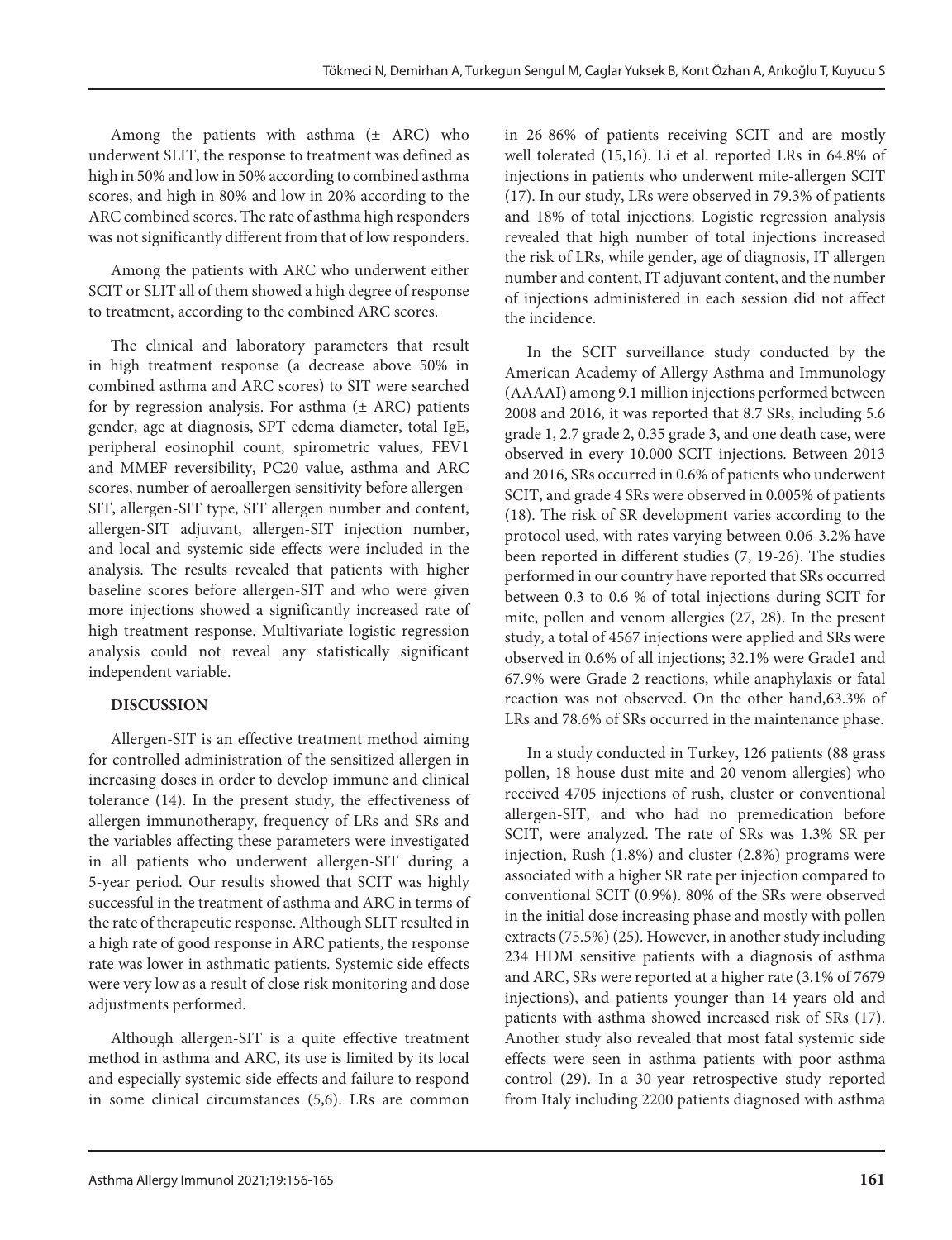± ARC that received mite and/or pollen conventional SCIT, female gender, asthma, Parietaria allergen content, and administration of two vaccines in each session have been found to increase the risk of LRs and SRs (30). In the study by Nacaroglu et al. (31) from Turkey, SRs were found to be significantly higher in SCIT with multiple allergens in ARC patients accompanied by asthma, however, no statistically significant relation was found between adjuvant / allergen content and the frequency of side effects. It has also been reported that vaccines containing calcium phosphate produced less side effects (32). In our study, asthma diagnosis was not found to be a risk factor for SRs in patients undergoing SCIT. This may be explained by inclusion of mild-moderate degree asthmatic patients under good control, close monitoring of the symptoms and PEF values of the patients before and after immunotherapy, and suitable dose reduction strategies during the pollen season and symptomatic periods. On the other hand, it was found that a high total number of injections increased the risk of LRs and SRs, while the gender, number of injections applied in each session, allergen content, allergen-SIT content more allergens and adjuvant content did not affect the incidence. Since conventional SCIT was applied to all patients in our study, the risk of side effects could not be compared according to the SCIT protocols.

SLIT has an impressive safety profile in clinical trials (33, 34). Although there are case reports of severe allergic reactions, including anaphylaxis, no deaths have been reported (35, 36). Randomized controlled studies have shown that LRs with SLIT can be up to 80% in frequency. SLIT can often cause swelling in the mouth, lips and tongue, and local itching in the throat, which can continue for weeks (8, 37). More recently, several large placebocontrolled studies have demonstrated the safety of SLIT in patients with seasonal and perennial allergic rhinitis. In a large study of 1.500 children and adults treated with SLIT grass tablets for seasonal allergic rhinitis, Maloney et al. reported transient LRs defined by irritation in the throat, itching or paresthesia in the oral mucosa, edema in the mouth and ear itching in 79% of the patients treated. In this study, there were no cases of severe anaphylaxis due to treatment, but 6% of the individuals discontinued the treatment due to local side effects related to the treatment (38). In our study, complaints of local itching and swelling in the throat and palate developed in three (16.7%) of the patients who underwent SLIT (n=18) and spontaneously resolved in the follow-up of the patients, and no systemic reaction was observed in any patient.

Currently, SCIT is recommended in patients with aeroallergen-sensitive ARC and/or allergic asthma (39, 40). In a systematic review and meta-analysis including 160 studies, Dhami et al. (5) showed that SCIT reduced symptom, drug and combined scores in patients with ARC and was an effective treatment modality. The preventive allergy treatment study (PAT study) was one of the first major studies to evaluate SCIT' s preventive role. In this study, it was shown that asthma symptoms evaluated by clinical diagnosis were significantly less in children with ARC who had SCIT with standard grass and/or birch allergen extracts. According to these data, it has been shown that allergen-SIT can reduce the development of asthma in children with seasonal rhino conjunctivitis (41). In 2017, Dhami et al. (6) investigated the efficacy of SCIT in reducing asthma symptoms and drug use with a meta-analysis of 98 studies, showing a reduction in shortterm symptoms and drug scores in allergic asthma. In a recently published Cochrane review evaluating 3459 asthmatic patients and 88 clinical trials, it was shown that SCIT reduced asthma symptoms (Standardised Mean Difference (SMD), -0.59; 95% CI, -0.83-0.35), medication use (SMD, -0.53; 95% CI, -0.80-0.27) and bronchial hyper reactivity (SMD, -0.35; 95% CI, -0.59-0.11). This analysis revealed that the decrease in symptom scores was more significant in mite and pollen SCIT (42). In the present study, a significant decrease was found in asthma and ARC symptom, medication, combined and VAS scores after completion of SCIT compared to baseline (p<0.0001) in patients with a diagnosis of asthma  $(±$  ARC) that underwent SCIT. Among these patients the response rates were high in 85.2%, low in 7.4%, and failure in 7.4%, according to the ARC combined scores, and high in 88.8%, low in 5.6%, and failure in 5.6% according to combined asthma scores.

In a prospective study by Wu et al. (43), 3-years SCIT treatment of 144 children with allergic asthma and rhinitis was analyzed. After 3 years of SCIT treatment, the FEV1 had significantly and proportionally increased with the duration of the treatment. A recent Cochrane metaanalysis assessed the effects of allergen-SIT on asthma. When lung function outcomes were analyzed, there was an overall trend for improvement in lung function, although heterogeneity was noted among studies (42).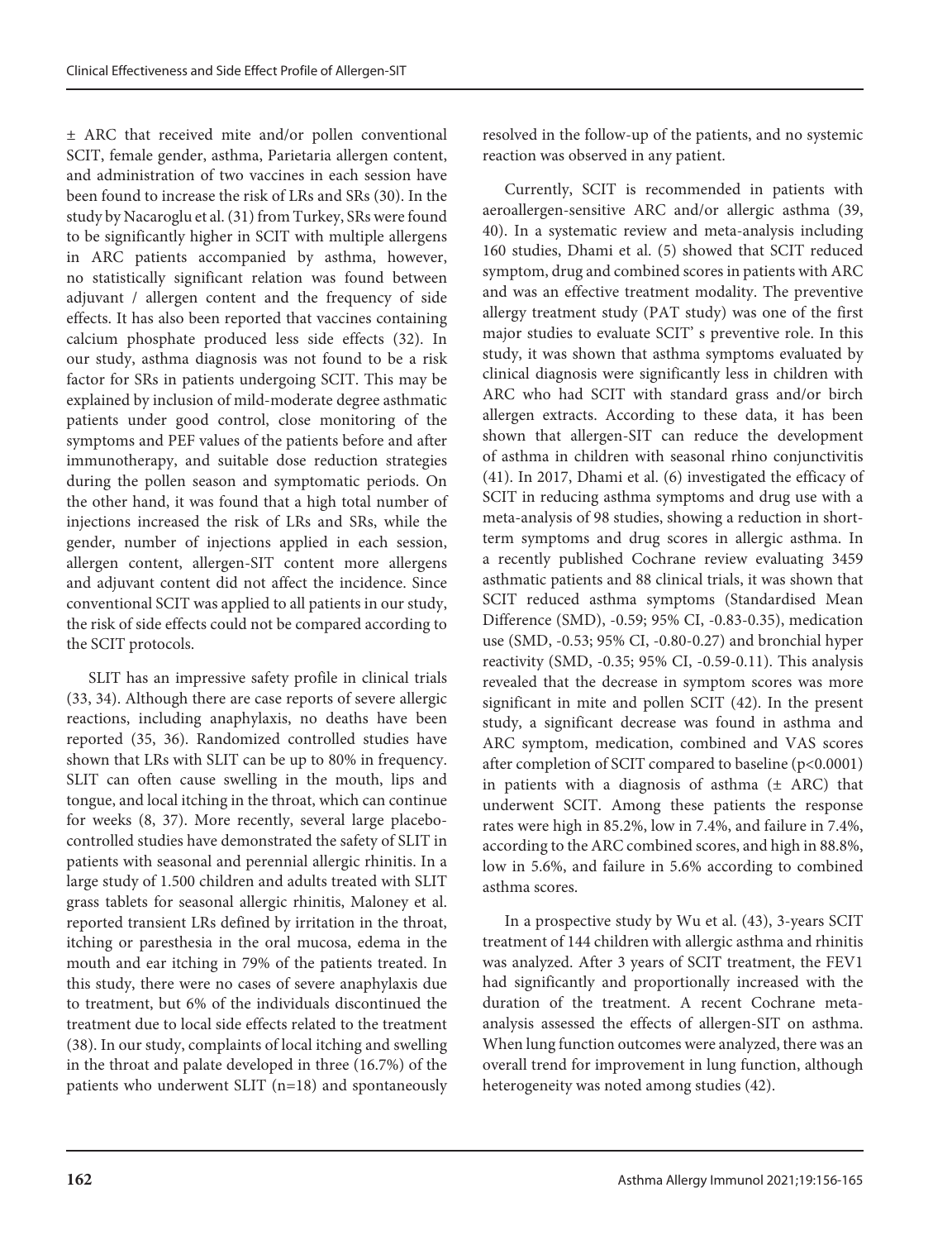In a study by Beigh et al. (44), a total of 80 patients with mild allergic asthma who received SLIT were recruited. There was a significant increase in the post treatment total IgE, FEV1% and FEV1/FVC values compared to baseline. Moreover, they found an insignificant decrease in the peripheral eosinophil count, in accordance with our study. In the present study, a significant improvement was found in post treatment mean MMEF% values compared to baseline, while FEV1 and FEV1/FVC was not significantly different. This result may point out that SCIT may cause significant improvement in small airway disease, reflected in MMEF values which is an early marker of asthma, then FEV1% values that are generally normal in mild asthmatic children. This result is also compatible with our findings for asthma clinical and medication scores. However, in the SLIT group a significant improvement was found only in mean PEF values, in accordance with the limited effect of SLIT on the asthmatic scores in our patients.

Studies comparing the effects of SCIT and SLIT over the years have yielded conflicting results. Nelson et al. (45), published a meta-analysis reporting the superiority of SCIT over SLIT in 2016. There is clear evidence that SLIT is significantly effective in reducing nasal and ocular symptoms, medication use, and symptom-medication score in children with ARC (1,5,39,46). SLIT efficacy in children has been shown for perennial and seasonal allergens, for pre-seasonal and continuous programs (5). In our study, when patients diagnosed with asthma  $\pm$  ARC who underwent SLIT were evaluated separately, ARC symptom, medication, combined and VAS scores and asthma symptom, combined, and VAS scores at the midand end of treatment period showed a significant decrease when compared to the pre-treatment scores. However, no significant decrease was found for asthma medication scores. Among the asthmatic SLIT group, the response rates were high in 50% and low in 50% according to asthma combined scores and not significantly different. On the other hand, all the patients with ARC who underwent SLIT were evaluated as high responders according to the combined ARC scores. These results pointed out that SLIT was less efficient in decreasing asthma medication needs and scores, when compared to ARC scores.

In conclusion, approximately 85 to 90% of asthmatic patients on SCIT and 50% of asthmatic patients on SLIT showed a high treatment response in asthma related scores. On the other hand, all of the non-asthmatic ARC

patients showed high response rates in scores with both SCIT and SLIT treatment. The incidence of systemic side effects was very low and they were mostly mild, as a result of close monitoring and dose adjustments.

#### **REFERENCES**

- 1. Jutel M, Agache I, Bonini S, Burks AW, Calderon M, Canonica W, et al. International consensus on allergy immunotherapy. J Allergy Clin Immunol 2015;136:556‐68.
- 2. Noon L. Prophylactic inoculation against hay fever. Lancet 1911;177(4580):1572-3.
- 3. Freeman J. Further observations on the treatment of hay fever by hypodermic inoculations of pollen vaccine. Lancet 1911;178(4594):814-7.
- 4. Scadding GK, Brostoff J. Low dose sublingual therapy in patients with allergic rhinitis due to house dust mite. Clin Allergy 1986;16(5):483-91.
- 5. Dhami S, Nurmatov U, Arasi S, Khan T, Asaria M, Zaman H, et al. Allergen immunotherapy for allergic rhinoconjunctivitis: A systematic review and meta-analysis. Allergy 2017;72(11):1597- 631.
- 6. Dhami S, Kakourou A, Asamoah F, Agache I, Lau S, Jutel M, et al. Allergen immunotherapy for allergic asthma: A systematic review and meta-analysis. Allergy 2017;72(12):1825-48.
- 7. Cox L, Larenas-Linnemann D, Lockey RF, Passalacqua G. Speaking the same language: The World Allergy Organization Subcutaneous Immunotherapy Systemic Reaction Grading System. J Allergy Clin Immunol 2010; 125(3): 569-574, 574.e1- 574.e7.
- 8. Dahl R, Kapp A, Colombo G, de Monchy JG, Rak S, Emminger W, et al. Efficacy and safety of sublingual immunotherapy with grass allergen tablets for seasonal allergic rhinoconjunctivitis. J Allergy Clin Immunol 2006;118(2):434- 40.
- 9. Canonica GW, Baena-Cagnani CE, Bousquet J, Bousquet PJ, Lockey RF, Malling HJ, et al. Recommendations for standardization of clinical trials with allergen specific immunotherapy for respiratory allergy. A statement of a World Allergy Organization (WAO) task force. Allergy 2007;62(3):317- 24.
- 10. Song Y, Long J, Wang T, Xie J, Wang M, Tan G. Long-term efficacy of standardised specific subcutaneous immunotherapy in children with persistent allergic rhinitis due to multiple allergens including house dust mites. J Laryngol Otol 2018;132(3): 230-5.
- 11. Gao Y, Lin X, Ma J, Wei X, Wang Q, Wang M. Enhanced efficacy of dust mite sublingual immunotherapy in low-response allergic rhinitis patients after dose increment at 6 months: A prospective study. Int Arch Allergy Immunol 2020;181(4):311-9.
- 12. Allergen Immunotherapy: National Guideline 2016. Asthma Allergy Immunol 2016;14 (Suppl.1): S61-S63.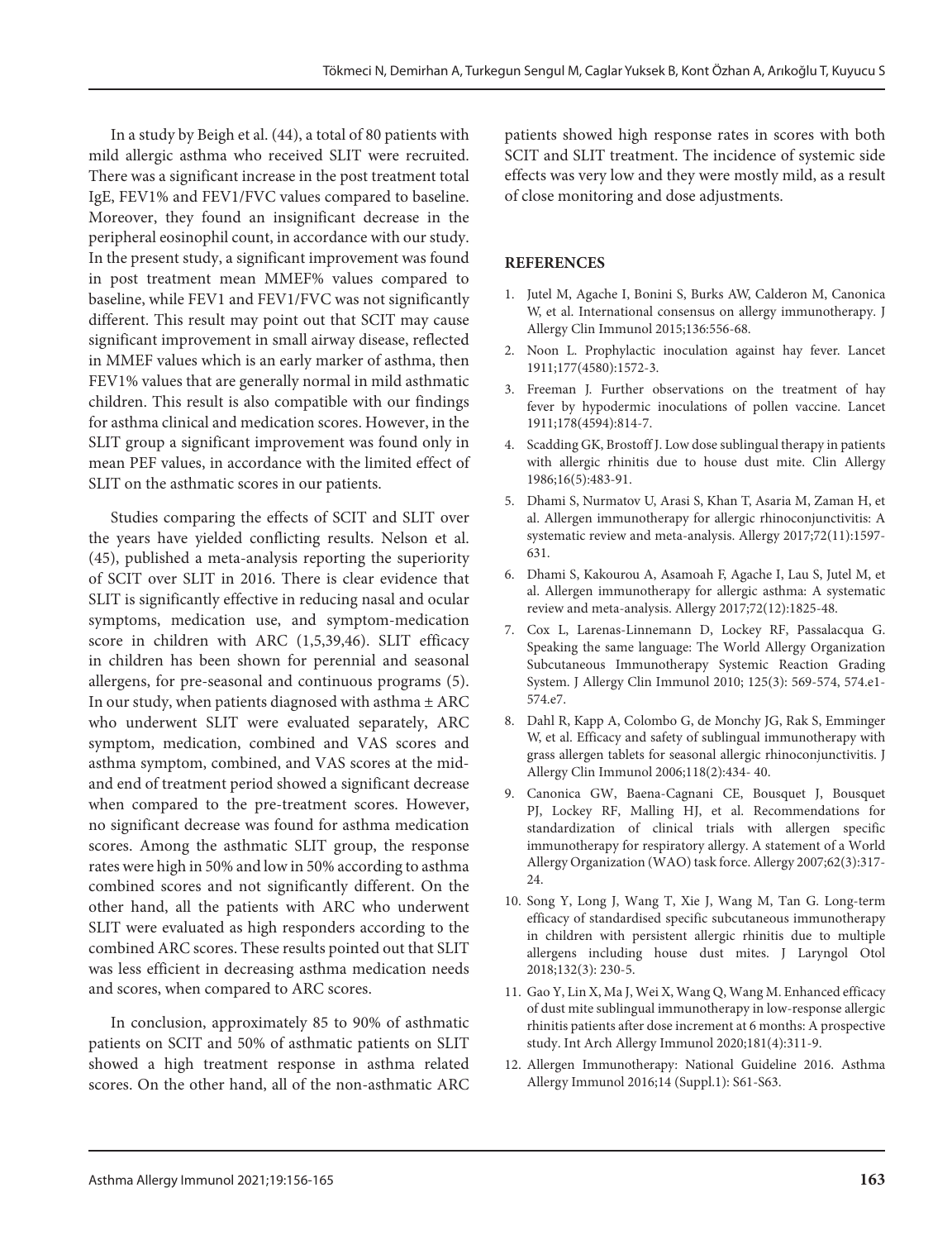- 13. Canonica GW, Cox L, Pawancar R, Baena-Cagnani CE, Blaiss M, Bonini S, et al. Sublingual immunotherapy: World Allergy Organization position paper 2013 update .World Allergy Organ J 2014;7(1):6.
- 14. Pfaar O, Agache I, de Blay F, Bonini S, Chaker AM, Durham SR, et al. Perspectives in allergen immunotherapy: 2019 and beyond. Allergy 2019;74(Suppl 108):3-25.
- 15. Petalas K, Durham SR. Allergen immunotherapy for allergic rhinitis. Rhinology 2013;51(2):99-110.
- 16. Adamic K, Zidarn M, Bajrovic N, Erzen R, Kopac P, Music E. The local and systemic side-effects of venom and inhaledallergen subcutaneous immunotherapy. Wien Klin Wochenschr 2009;121:357-60.
- 17. Li MR, Wang XN, Jiang HD, Wang QY, Li YC, Lin J, et al. Zhonghua Er Ke Za Zhi 2012;50(10):726-31.
- 18. Epstein TG, Liss GM, Berendts KM, Bernstein DI. AAAAI/ ACAAI Subcutaneous Immunotherapy Surveillance Study (2013-2017): Fatalities, infections, delayed reactions, and use of epinephrine autoinjectors. J Allergy Clin Immunol Pract 2019; 7(6):1996-2003.e1.
- 19. Winther L, Arnved J, Malling HJ, Nolte H, Mosbech H. Side effects of allergen specific immunotherapy: A prospective multicentre study. Clin Exp Allergy 2006; 36: 254-60.
- 20. Gastaminza G, Algorta J, Audicana M, Etxenagusia M, Fernandez E, Munoz D. Systemic reactions to immunotherapy: Influence of composition and manufacturer. Clin Exp Allergy 2003;33:470-4.
- 21. Can D, Demir E, Tanaç R, Gülen F, Yenigün A. Immediate adverse reactions to immunotherapy. J Investig Allergol Clin Immunol 2003;13(3):177-80.
- 22. Epstein TG, Liss GM, Murphy-Berendts K, Bernstein DI. AAAAI/ ACAAI surveillance study of subcutaneous immunotherapy, years 2008-2012: An update on fatal and nonfatal systemic allergic reactions. J Allergy Clin Immunol Pract 2014;2:161-7.
- 23. Ross RN, Nelson HS, Finegold I. Effectiveness of specific immunotherapy in the treatment of allergic rhinitis: An analysis of randomized, prospective, single or double-blind, placebocontrolled studies. Clin Ther 2000;22:342-50.
- 24. Calderon MA, Alves B, Jacobson M, Hurwitz B, Sheikh A, Durham S. Allergen injection immunotherapy for seasonal allergic rhinitis. Cochrane Database Syst Rev 2007;2007(1):CD001936.
- 25. Dursun AB, Sin BA, Oner F, Misirligil Z. The safety of allergen immunotherapy (IT) in Turkey. J Investig Allergol Clin Immunol 2006;16(2):123-8.
- 26. Dong X, Huang N, Li W, Hu L, Wang X, Wang Y, et al. Systemic reactions to dust mite subcutaneous immunotherapy: A 3-year follow-up study. Allergy Asthma Immunol Res 2016;8(5):421-7.
- 27. Azkur D, Vezir E, Civelek E , Toyran M, Erkoçoğlu M, Kaya A, et al. The frequency of large local and systemic reactions after subcutaneous immunotherapy in children. Asthma Allergy Immunol 2013;11:37-42.
- 28. Ediger D, Yılmaz D, Coskun F, Gozu O. Is the subcutaneous allergen immunotherapy safe enough as a treatment modality? Asthma Allergy Immunol 2010;8:150-6.
- 29. Lockey RF, Nicoara-Kasti GL, Theodoropoulos DS, Bukantz SC. Systemic reactions and fatalities associated with allergen immunotherapy. Ann Allergy Asthma Immunol 2001;87:47-55.
- 30. Di Bona D, Magistà S, Masciopinto L, Lovecchio A, Loiodice R, Bilancia M, et al; AIT Study Group. Safety and treatment compliance of subcutaneous immunotherapy: A 30-year retrospective study. Respir Med 2020;161:105843.
- 31. Nacaroglu HT, Erdem SB, Sumer O, Karaman S, Unsal Karkıner CS, Asilsoy S, et al. Local and systemic reactions to subcutaneous allergen immunotherapy: Ten years' experience in a pediatric clinic. Ann Allergy Asthma Immunol 2016;116(4):349-53.
- 32. Nelson B, Dupont LA, Reid MJ. Prospective survey of local and systemic reactions to immunotherapy with pollen extracts. Ann Allergy 1986;56(4):331-4.
- 33. Durham SR, Emminger W, Kapp A, de Monchy JG, Rak S, Scadding GK, et al. SQ-standardized sublingual grass immunotherapy: Confirmation of disease modification 2 years after 3 years of treatment in a randomized trial. J Allergy Clin Immunol 2012;129(3):717-725.e5.
- 34. Didier A, Worm M, Horak F, Sussman G, de Beaumont O, Le Gall M, et al. Sustained 3-year efficacy of pre- and coseasonal 5-grass-pollen sublingual immunotherapy tablets in patients with grass pollen-induced rhinoconjunctivitis. J Allergy Clin Immunol 2011;128(3):559-66.
- 35. Calderón MA, Simons FE, Malling HJ, Lockey RF, Moingeon P, Demoly P. Sublingual allergen immunotherapy: Mode of action and its relationship with the safety profile. Allergy 2012;67(3):302-11.
- 36. Lin SY, Azar A, Suarez-Cuervo C, Diette GB, Brigham E, Rice J, et al. Role of sublingual immunotherapy in the treatment of asthma: An updated systematic review. Int Forum Allergy Rhinol 2018;8(9):982-92.
- 37. Virchow JC, Backer V, Kuna P, Prieto L, Nolte H, Villesen HH, Ljørring C, Riis B, de Blay F. Efficacy of a house dust mite sublingual allergen immunotherapy tablet in adults with allergic asthma: A randomized clinical trial. JAMA 2016;315(16):1715- 25.
- 38. Maloney J, Bernstein DI, Nelson H, Creticos P, Hébert J, Noonan M, et al. Efficacy and safety of grass sublingual immunotherapy tablet, MK-7243: A large randomized controlled trial.Ann Allergy Asthma Immunol 2014;112:146-53.e2.
- 39. Roberts G, Pfaar O, Akdis CA, Ansotegui IJ, Durham SR, Gerth van Wijk R, et al. EAACI Guidelines on Allergen Immunotherapy: Allergic rhinoconjunctivitis. Allergy 2018;73(4):765-98.
- 40. Ciprandi G, Fenoglio D, Cirillo I, Tosca MA, La Rosa M, Licari A, et al. Sublingual immunotherapy: An update on immunologic and functional effects. Allergy Asthma Proc 2007;28(1):40-3.